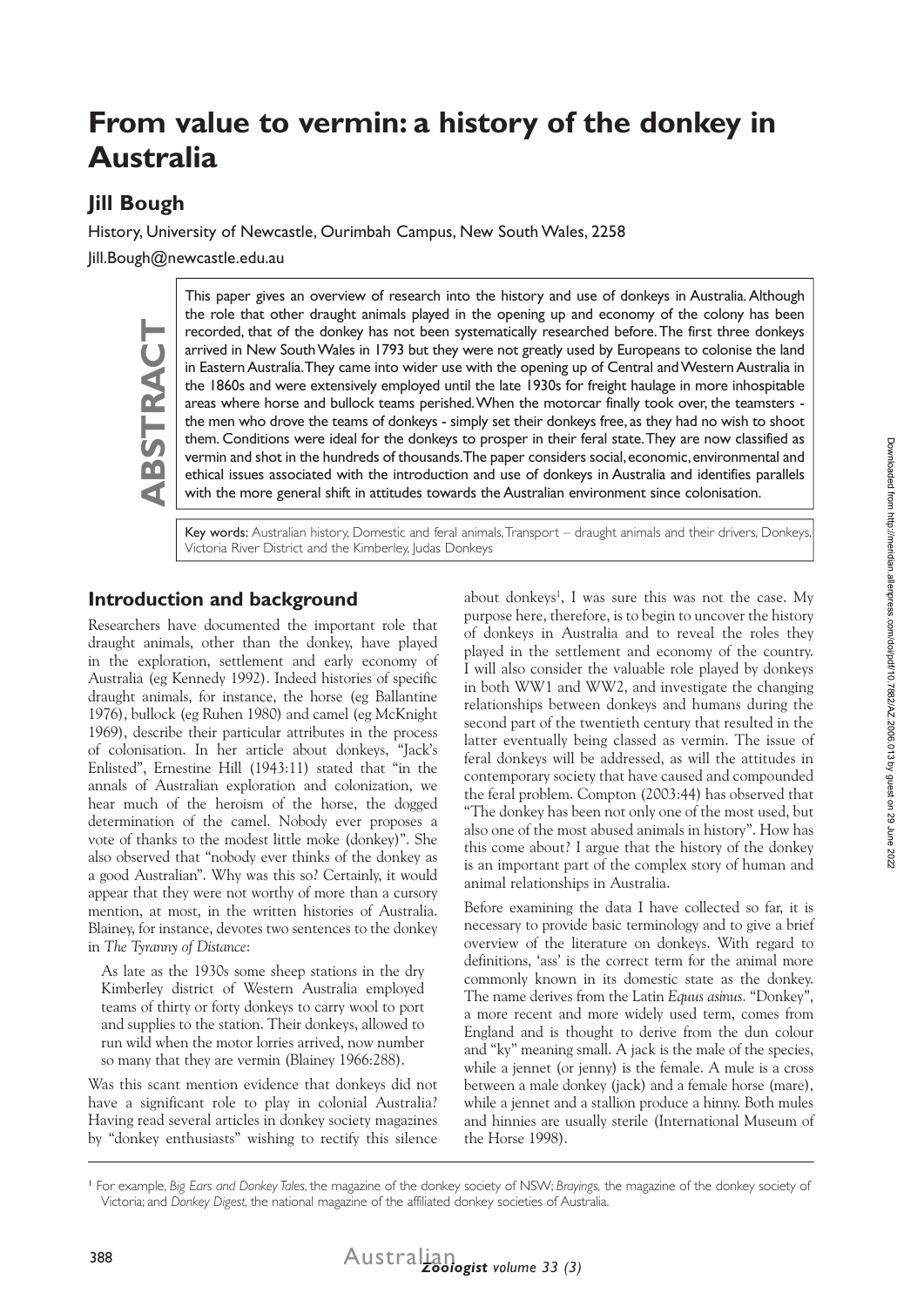The available literature on donkeys is not large, especially in relation to Australia. There are several books written and published in England, such as the works of Elizabeth Svendsen (1986), arguably the world's leading expert on donkeys and their care, and Robin Borwick (1981), another donkey enthusiast whose work, *The Book of the Donkey* contains a section on the Australian donkey. However, Borwick has drawn heavily on Ann Walker's *Australian Donkeys* (1973) for this section. Walker (1979, 1983) also writes elsewhere about donkeys and mules and her great love for them, sharing her extensive knowledge and expertise in caring, breeding and training them with other enthusiasts. Other books written in Australia provide similar information but for my purposes Walker's text is important because it has a chapter that attempts to trace the history of the donkey in Australia. Another major source has been *The Donkey Drivers* by Kath Burbidge (1986), a collection of oral histories gathered from teamsters, or donkey drivers, about their lives with donkeys, mainly from South Australia. There are also helpful anecdotes about donkeys in personal accounts of life in the outback, such as those by H.E. Barker (1964) and Ernestine Hill (1951).2

In relation to feral donkeys, scholarly articles can be found, mainly in scientific and environmental journals but also in government papers and in newspaper articles about methods of eradication. The main source of documentary evidence for the use of the donkey in colonial Australia is likely to be in the original records kept on stations and in the state libraries. Detailed references to livestock are present in the records of early settlement of the colony of New South Wales, after which sources are spasmodic. However, so far, many of the interesting sources that I have found, in the National and state libraries for instance, have been of a pictorial nature and it is quite clear from this basis that donkeys were invaluable in the harsher regions of Australia.

### **1788-1804 : Shadowy Beginnings**

Very few donkeys were present in New South Wales through the early colonial years. The first official mention of the donkey occurred in a letter from Lieutenant Governor King to Under Secretary Nepean in 1791 when the former requested that a quantity of asses be brought from the Canary Islands (Anonymous 1892-1901). In the following year, Governor Philip made a similar request in a letter to Henry Dundas for "a few draft horses and from 15- 20 asses" (Anonymous 1914-1925). There is no evidence that their requests were met. However, in February 1793, the ship *Shah Hormuzear* arrived in the colony, with "a cargo of provisions and stock" from Bengal that Captain Bampton had procured for "private speculation". On board were cattle, sheep goats, horses and six asses, three

of which had died during the journey (Collins 1846). The ship was then chartered by the colonial government and a contract drawn up between the owner, William Wright Bampton, and Francis Grose, the acting Governor of New South Wales, for "one hundred large horned cattle, for the purposes of draught and breeding; and one mule and two female asses".

The first record of asses actually setting hoof in Australia appeared in an account of livestock in the colony in July, 1794: these were the three asses, two male and one female, all privately owned that had arrived by the *Shah Hormuzeur* (*HRA*, I, i, Enclosure no3:480). In the following year, Captain Bampton returned to the colony on the *Endeavour* with a cargo of grain and cattle from India (*HRA*, I, i, Paterson to Dundas:498). Amongst his cargo were "four asses", which appear on a list of livestock taken at the end of June 1795 which itemised both government stock (one male and three female asses) as well as private stock (two males and one female) (*HRA*, I, i, Enclosure no7:508.). There is also a record of four asses on Norfolk Island in June 1795 (Anonymous 1892-1901). In 1803, a letter from Governor King to Lord Hobart mentioned four asses received by the government from the ship of Messers Campbell from Calcutta. A return for government stock for 1804 records two male asses and three female (*HRA*, I, i:512). What became of these animals is unclear at this stage, as are the reasons why more were not imported at that time.

## **1804-1930 : Opening Up the Country**

Despite these sketchy beginnings there is some evidence that, although they were not widely used in the early years of the colony at New South Wales, donkeys were beginning to appear in other areas of Australia. There are fragments of information about other imports during the early years of settlement but it appears that they were never as widely used as the horse or the bullock (Kennedy 1992:26). In 1819 a team of 16 donkeys was working with the public works department in Hobart and by 1822, donkeys were reported to be thriving in Tasmania (Kennedy 1992:25). Kennedy also recorded a time during the 1840s when the Australian Agricultural Company of New South Wales used mules in haulage from Gloucester to Liverpool Plains. A string of mules imported from Chile carried flour over the route, proving to be far more efficient than a team of bullocks, mainly because they were able to forage along the way and not become lame in the rocky terrain. A Honolulu newspaper reported the export of at least 32 donkeys and 68 mules to South Australia during late 1850s and early 1860s (Burbidge 1986: 11). She also found that Californian goldminers were said to have brought donkeys into the country (Burbidge 1986:3).



<sup>2</sup> Also useful are existing studies of other draught animals, such as McKnight's *The Camel in Australia (1969)* and Kennedy's scholarly *Hauling the Loads: A History of Australia's Working Horses and Bullocks* (1992), which devotes nearly a page to the donkey. Kennedy's book is valuable in terms of references and methodology as he wrote an economic history of both draught animals, bullocks and horses. He also maintained that their importance had been overlooked in the development of colonial economies in Australia, a problem he wished to rectify. Apart from these texts, I have had to rely on donkey society magazines and web page articles written by knowledgeable donkey enthusiasts One example is Pat Emmet's (2003) account entitled "The Australian Teamster Donkey", written to communicate an appreciation of donkeys and a wish to preserve the genetic heritage of the Australian donkey.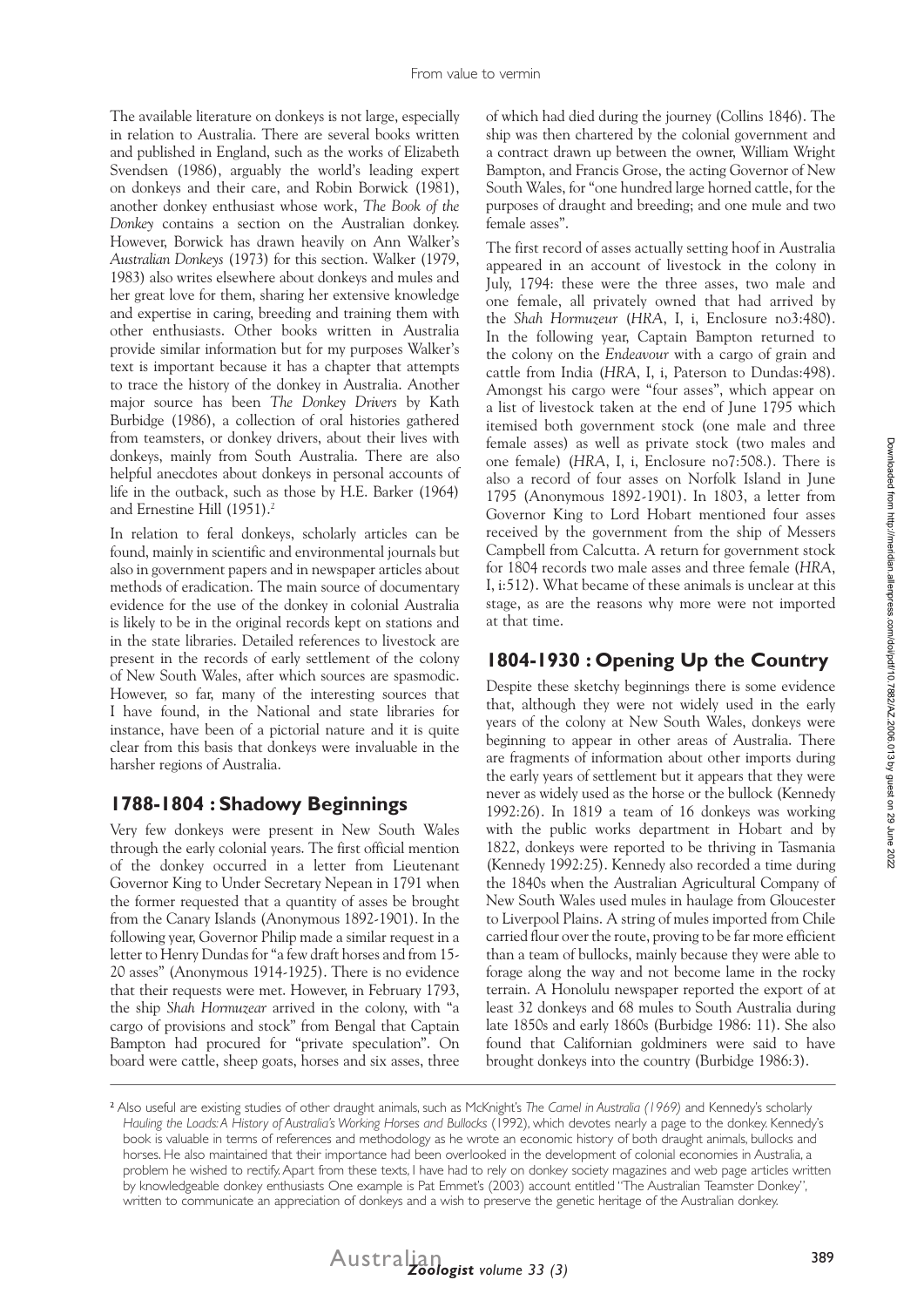According to established histories, it is not until the 1890s, especially in Western Australia and South Australia, that donkeys began to play an important role in opening up outback areas. They record the first donkeys to be those imported in 1866 by Sir Thomas Elder of Beltana Station in the Flinders Ranges in South Australia (eg Terry 1963: 12). Kennedy (1992: 25) argued that because of their heavy fodder requirements, an alternative to horses and bullocks was sought for draught power.Donkeys were hardy and able to survive on scrub (Kennedy 1992:26).Furthermore, Barker argued that pastoralists, concerned to run the greatest number of sheep on their stations, realised that donkeys and mules provided much less competition for fodder, as they survive on so little and do not need to be provided with feed, as horses and cattle do (Terry 1963:14). Elder and Samuel Stuckey brought camels and their Afghan handlers from Karachi to South Australia in 1864 and established a camel breeding program at Beltana. Stuckey chartered the ship *Blackwell* in Bombay to carry his assorted ark of animals to South Australia. It arrived after a month's voyage at Port Augusta in January 1866. There were 31 donkeys on board, three of which died en route. A transport company formed in 1869 operated 100 camels and 30 donkeys to carry goods from Port Augusta to Lake Hope, Elder's most northerly station. They also helped with road building through the Lake Eyre-Lake Frome region of South Australia. "Ridingdonkeys were the pathfinders and donkey teams made the roads all through the great sheep region between Lake Frome and Lake Eyre" (Hill 1943: 11).

In the late nineteenth century, donkeys proved invaluable, especially in Western Australia and South Australia. Large teams of donkeys were practically the sole means of transport for goods being carried from Carnarvon to the Kimberley region in Western Australia. "Hauling huge wagons laden with stores and materials, these small, but immensely strong and hardy animals maintained an average of ten miles a day over the most difficult country" (Terry 1963:15). By 1894 there were some 131 donkeys and mules in Western Australia (Long 1988:34). In 1904 the Government of Western Australia imported donkeys from Sumatra and Mauritius (Terry 1963:15) and this is when "they began their conquest of the spinifex. Over half a million square miles they helped to build gold towns, railways and roads; to form stations all over the far outback, and bring them food supplies" (Hill 1943:12). Kennedy maintained that the donkey and mule had their greatest impact in Western Australia and that the greater use of donkeys from 1900 "was in direct response to the extension of pastoral and mining developments in the more arid regions of Western Australia, South Australia and Queensland" (Kennedy 1992:26). Long (2003:34) agreed that it was in the goldfields and Kimberley that the donkey was most useful because of its "hardiness and resistance to disease".

#### **The Value of Donkeys**

Throughout the nineteenth century, donkeys were imported into Australia as their qualities, both physiological and in terms of their temperament, became

valued more widely. They were brought here because of their adaptability and ability to stand the heat and to work in harsh conditions. Donkeys can withstand a large amount of body evaporation and are versatile foragers. They are hardy, surefooted and cope well with rough tracks, extremes of weather and scant water supplies. Ernestine Hill (1943:11) noted that the donkey "is the most enduring of all beasts of burden, camel included". Donkeys have a straighter shoulder angle and a hoof more vertical than a horse, their feet are stronger and more pliable and they are able to place their feet with more precision. They have greater strength in their hind quarters than a horse and are the quickest walkers of all draught animals (Burbidge 1986:4). Many of the donkey drivers believed their donkeys were superior to horses or bullocks. This was not simply because of their obvious physiological attributes, which suited them to the remote areas so well, but also because they were faster than bullocks and had a great deal more staying power than the horse. According to some commentators, donkeys will never give up and will go on pulling until the load is moved, even when the wagon is stuck up to its axles in the sand or mud (Barker 1964; Walker 1973; Wellard 1986). Their resistance to disease was also an important factor in certain areas. In both the Kimberley and Queensland, the cattle tick reduced the viability of bullock teams. In the Kimberley, red water disease killed many bullocks and Kimberley "walkabout disease", caused by the poisonous pea-bush, had ravaged horses in the area. Donkeys were immune to both diseases (McKnight 1976:24).

While there is evidence to explain why donkeys were brought to Australia, it is more difficult to determine from whence they came. Some were imported with the intention of breeding mules as well as improving the donkey stock already here. Strong, tall animals were favoured and there are records of seven jacks being imported from Spain, which had been famous for hundreds of years for its quality horses, donkeys and mules (Walker 1973:9). Hill (1943: 11) recorded that Thomas Elder "improved the breed with grandees of exalted pedigree from Spain, and Beltana became famous for its donkey studs. They multiplied so rapidly that that they stocked the stations for well over half a century". In 1912, for example, Don Ricardo and Don Pablo, two imported Castilian jacks, were siring fine foals at Beltana Station; donkeys at that time were the only animals that could be maintained and used in the severe drought conditions (Anonymous 1965:57).

Other donkeys came from Mexico, but most came from India, particularly Rawalpindi (Walker 1973:9). Walker also stated that, in the far North "local legend has it that the great majority of donkeys were brought in from Asia" (Walker 1973:8). It has been argued that donkeys came to Southern Australia via inland routes, descendants of the earlier arrivals in eastern Australia, as well as those imported from Asia, India, Spain and Mexico (Burbidge 1986:4). It is from this rich gene pool that the large, strong Australian teamster donkey evolved.<sup>3</sup>

<sup>390</sup> Australian *Zoologist volume 33 (3)* Australian

<sup>&</sup>lt;sup>3</sup> To the disappointment of many Australian donkey breeders and enthusiasts, the Australian donkey has never been recognised as a breed, "acknowledging the historical and heritage value of these fine animals – still amongst the best in the world" (Emmett 2003).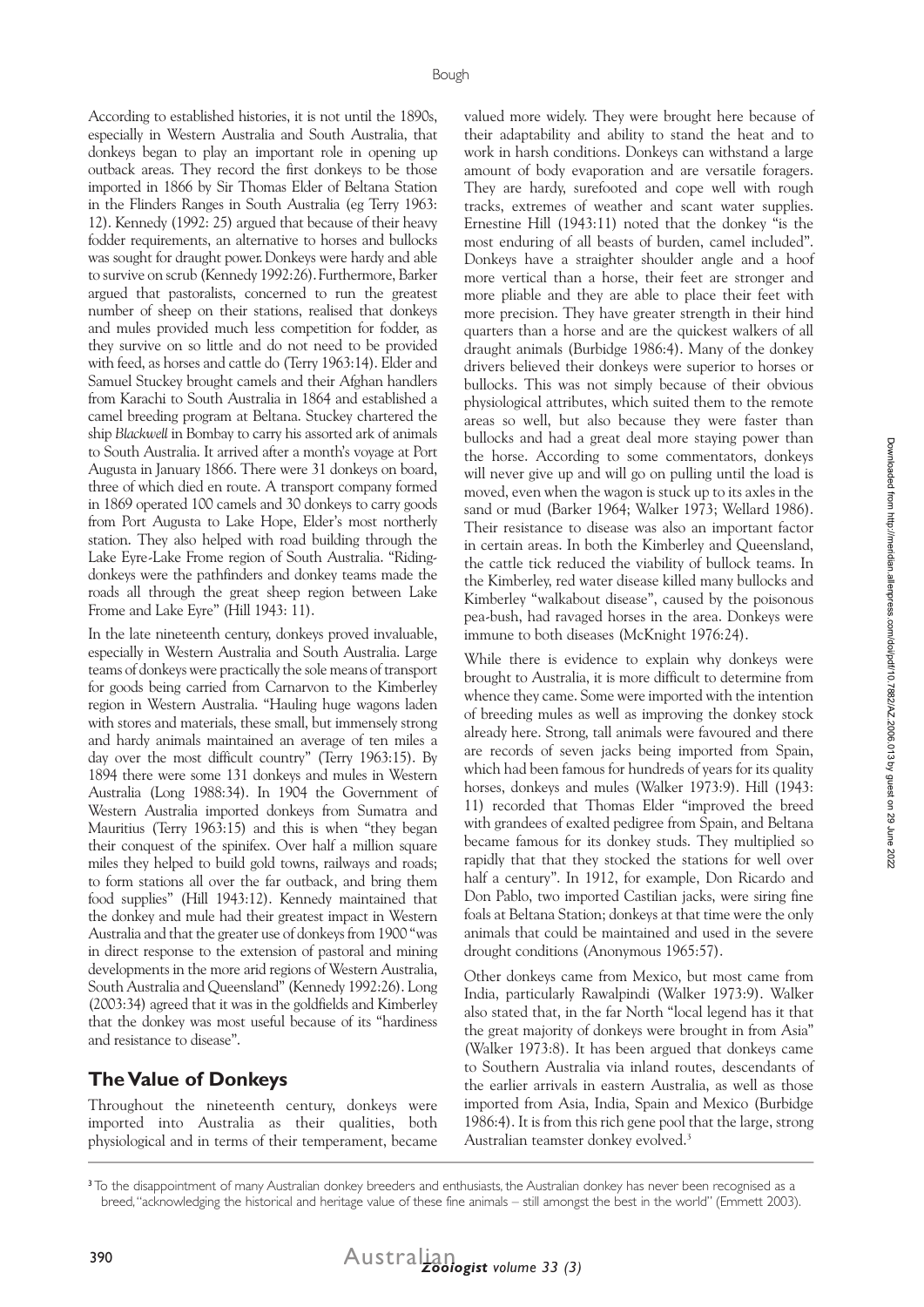Donkeys were popular with those who drove them as they were regarded as intelligent, generally amenable by nature and quick to learn and were "considered unsurpassed in working as part of a team" (Burbidge 1986:4). Others who witnessed them at work also praised their abilities. Kay Forrest, in her account of the colonization and settlement of North West Australia, recorded that in 1908 Lapthorn and Wright, having won a twelve month contract to cart ore from Uaroo to Onslow "brought in their donkey teams, 24 to a team, mole-coloured, cream-coloured, chocolate and silver grey, gentle and patient little creatures that were easy to handle and simple to harness" (Forrest 1996). In an account of his life as a camel driver in outback Australia, H.M.Barker related how donkeys usually stayed close to a camp at night. Camels and horses had to be hobbled or they would wander off for miles during the course of the night, involving a long search the following day. Donkeys, however, chose to stay close to the camp and were always near the wagon in the morning, a quality "that saved time and money" (Barker 1964:58). Once they had been rounded up, the teamster would walk up to one donkey at a time, placing his hand on its rump. This was the signal for the donkey to move to its rightful place in the team, where it would be harnessed by the teamster. The donkey teams were driven entirely by voice. Although a whip was used, it appears mainly to have been used as a sound effect (Wellard 1986)! Another teamster tells of how his team of 30 or more donkeys used to haul the wood wagon. He said that only the lead donkey, selected for size and intelligence, had any real training. The animal was taught to respond to verbal commands and would be at the front. Other more experienced donkeys were at the back, with the inexperienced ones in the middle. By the end of the first days work, they were trained (Burbidge 1986:25). Another explains that all the donkeys had names; they were all different and known individually by the teamsters. A few would emerge as leaders and would attract a following; this was useful to the teamsters as they would call to the leaders each morning if the animals had wandered off. The leaders would come running, their followers in their wake (Burbidge 1986:11)! They also learnt quickly how to steady a wagon going downhill "With over twenty other donkeys pulling in front of them the shafters would get the idea that the wagon should be steadied and hang back in the breeching until their hind feet were skidding along the ground" (Barker 1964:179). Lamond (1961:484) recalls being told about the donkeys' tenacity and "wonderful vitality, their endurance, their ability to stand up to punishment and come up smiling where other animals would lie down and die". It is, therefore, in the personal stories and the anecdotal evidence that the true value of the donkeys in this period is revealed.

#### **Stories of Valuable Service**

Many fascinating stories are included in the oral histories of teamsters (Burbidge 1986). A few of these stories are included here. Roy Coulthard, a teamster from Kulgera Station on the Northern Territory/South Australia border, related how he took his family, furniture and belongings to the station on an old wagon pulled by a team of 25 donkeys. Once there, the animals were kept very busy carting the wool clip to the railway siding and returning with six months supplies. They were also used for carting timber that was used for building yards and sheds and, as well, for carrying stone that was

required to build a house. Courtland often reflected "on the marvellous spirit of the donkeys, how they would seem to be hopelessly bogged in sand but would never fail to get moving again" (Burbidge 1986:32). Mick Place, born in Beltana in 1905, recalled many incidents with his donkey teams: one team sinking a dam were always milling around the camp in the morning, waiting to get back to work. On another occasion, six wild donkeys were harnessed up and dispersed throughout the team. They didn't play up, they simply pulled with the rest. He remembers a time when a team of 10 camels got stuck in a creek after heavy rains and a team of 30 donkeys were hooked up in front of them to pull them out (Burbidge 1986:19). Anecdotes of this nature have been repeated many times over by those who worked with donkey teams and there are some amusing reports of donkey teams pulling others out of trouble, including, ironically, bogged motorised vehicles - the ultimate cause of their demise. There is even a story of a team of wild donkeys, rounded up and used to pull a Lockhead Electra aeroplane out of the mud at Napier Downs station; the aeroplane, carrying an English family who were escaping the Japanese invasion of Singapore, had crash landed 80 kilometers north-east of Derby (Shannon 1999).

Memoirs and personal accounts reveal that teams of 20 or 30 donkeys were a common sight. They were often yoked four abreast so that they could pull heavy weights. Barker appreciated the loads the donkeys could pull "even though only a third of the size of a camel". He told of the five teams operating on the Murchison in Western Australia which pulled about seven hundred weight per donkey, "Twenty four or twenty eight donkeys could pull a loaded wagon of more that ten tons" (Barker 1964:76). In her account of life in the outback Ernestine Hill described the arrival of Burt Drew, "the Donkey King of the North" with three huge wagons emerging out of the dust. "They were drawn by a couple of hundred donkeys, spares and foals running alongside". She went on to record that "year in, year out, at three miles an hour, he carried the loading to the stations, three months out and three months back, via Victoria Downs to Wave Hill, with a branch line to Delamere and Willeroo" (Hill 1951:239). Terry (1963:15) claimed that, "probably the biggest donkey team in the colony was that of George Kinivan, of Wyndham, who used 72 donkeys to pull a huge, six-wheel dray which carried 12 tons". This brief review of the evidence available reveals its anecdotal and fragmentary nature and the need for these individual stories to be placed within a social and economic context.

#### **1930-1945 : Value to the Nation: The Donkey and the Wars**

Donkeys have been of great value and service to humankind throughout history, no more so than in times of war. They have served in both the First and the Second World Wars in vast numbers. In the East Africa Campaign of 1916-17, for instance, thousands died a terrible death from tsetse fly, others from the supposed antidote, arsenic. "Out of the 34,000 employed in the campaign, there were 1,042 alive at the end. Horses and mules died in equally appalling numbers" (Cooper 2000:201). Donkeys served with all the Allied armies in France,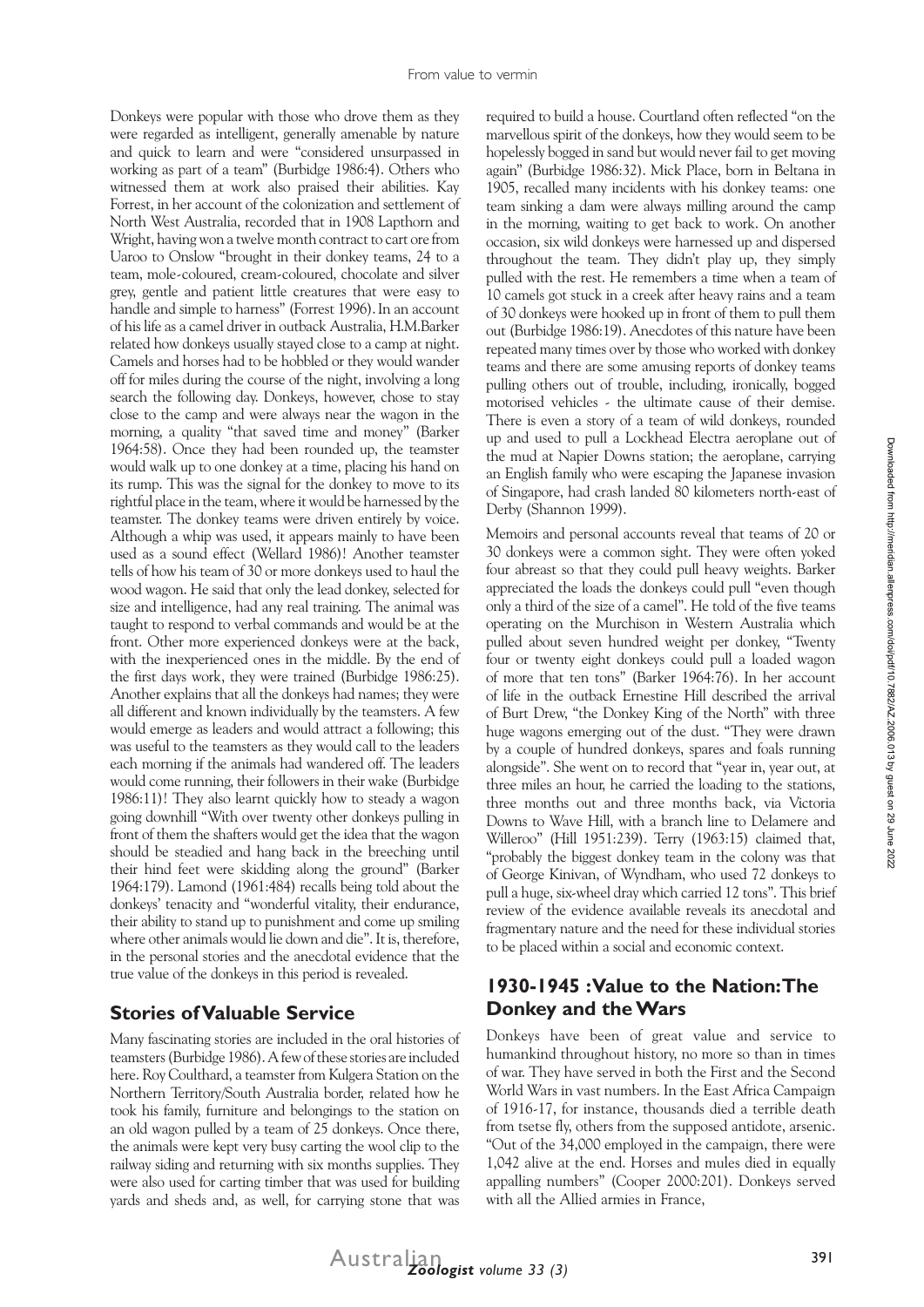…they carried great panniers on their backs up to the front, as they were small enough to be led along the trenches; at Gallipoli they carried water cans to the front lines; in Palestine, at the end of 1917, when the supply of camels ran out, 12,790 donkey reinforcements were brought in from Egypt (Cooper 2000:201)

Although there are many books which record the contribution that horses have made to war (e.g. Ambrus 1975; Felber 2001; Hyland 1998 ) and even those that pay tribute to the mule's contribution (e.g. Hames 1996), once again, there is scant mention of the donkey. For Australia the exception, of course, is Simpson and his donkey there are books, chapters, articles, paintings, sculptures, poems, stories, stamps, medallions and coins all devoted to this national icon. The centrality of Gallipoli and "the digger" to the Australian identity and the ever growing myth of Simpson and his donkey (although neither was Australian!) is discussed elsewhere.4

During the Second World War, both donkeys and mules were used extensively by the Allied Forces in Burma (Hames 1996). In Papua New Guinea they were used on the Kokoda Track. Here, the terrain was so rugged that no vehicle could negotiate it, so supplies were, at first, carried by backpack. It was then that the idea to bring in the sure footed donkeys and mules was conceived. Donkeys were purchased from the far northern area of South Australia, transported to Adelaide where they were trained for pack work, at the Woodside Remount Depot, before being taken on to Melbourne. For a number of reasons, detailed by Burbidge (1986: 35-37), this pack of donkeys never reached Kokoda. Another group, from the Kimberley, did reach Kokoda but their success as carriers on the Track was mixed (Lowing 1984:20). The wet and muddy conditions on the Kokoda Track were not suited to the donkey, each one carrying a pack of 100 pounds. According to Lowing, "the donkeys fared badly" (Lowing 1984:21). There is a great deal of evidence with regard to the use of donkeys and mules in both World Wars at the Australian War Museum, as well as in army documents and books about warfare. This is another rich area for research about the value of these animals and their close relationship with humans.<sup>5</sup>

#### **1945- 2000 : Vermin - Feral Donkeys**

It seems a tragic reflection on Man and his sense of values that animals that were once invaluable – who played such a vital part in the opening up of this great country – should, in a generation or two, be thought of as vermin and hunted down in their thousands to be killed for the bounty paid on their ears or as pet meat (Walker 1973:10).

The donkey's journey from value to vermin in Australian history, as summarised by Walker above, has motivated the present study. Walker introduces the scale of the problem that faces both the donkeys and broader society to the present day. In rural Australia, the pastoral system and environmental factors combined to produce favourable conditions for processes of feralisation. Animals that wander freely or are left behind at mustering time learn to fend for themselves and eventually become wild. It is estimated that there are 5 million feral donkeys in Australia (Department of the Environment and Heritage 2004). The first feral donkeys were most likely to have been escapees from stations, though, in addition, many animals were left behind when teams moved on without them (McKnight 1976:22). However, it was during this time that the use of the donkey teams was declining and greater numbers were released to fend for themselves. The donkeys not only survived but were so suited to the conditions that they reproduced in large numbers. For example, McKnight was told that, in the McArthur River area of the Northern Territory, a team of 40 donkeys set loose in 1936 had bred to a number of about 1,500 within 60 years (McKnight 1976:24).

Feral donkeys are considered to be serious environmental pests, causing erosion and damaging vegetation with their hard hoofs. It is alleged that they cause pasture degradation through overgrazing, that they compete with domestic stock and are therefore unpopular with pastoralists. Donkeys are also said to damage and foul water holes and introduce weeds through seeds carried in their dung, manes and tails. In times of drought they quickly degrade areas close to remote water holes and prevent other animals from drinking from them (Department of the Environment and Heritage 2004). They are also accused of being carriers of disease and parasites which affect domestic horses. Other claims include that they break down fences and disturb cattle, sometimes causing them to stampede. A Working party on the Feral Donkey Problem in the Northern Territory reported that landholders also found that donkeys were interfering with mustering operations and costing money for control (McCool, Pollitt, Fallon, and Turner 1981:8).

The best evidence for the extent of the "problem" of feral donkeys, relates to the areas which have the greatest concentration of donkeys, both domestic and feral: the Kimberley and the adjacent area, the Victoria River District. Walkabout disease, a severe nervous disorder which resulted in aimless walking and banging into things, had greatly restricted the use of horses in both districts and donkeys were ubiquitous. In 1930 the word "pests" began to be used to describe the herds of donkeys and the first systematic destruction is believed to have taken place on the Ord River station in the Kimberley in 1936 (McDonald 1959:3).<sup>6</sup>



<sup>4</sup> Bough, J. 2005. *The donkey (& mule) at Gallipoli.* Paper presented at 'The role of the donkey (& the mule) in the culture of the Mediterranean' conference, 7<sup>th</sup>-10<sup>th</sup> October, Island of Hydra, near Athens.

<sup>5</sup> Mr. White from Beltana Station was happy to oblige by selling his donkeys, which were now running wild. Near the house stood the traces, collars and hames where they had been discarded, once the donkey team had become obsolete. The donkeys were driven in; each one went to his rightful place in the team, waiting to be yoked up.

<sup>6</sup> It is interesting to note that since that time, some environmentalists describing the problem of feral donkeys, use terms such as "infestations" and "plagues", extremely emotive words which are obviously designed to position the reader in one way only with regard to donkeys.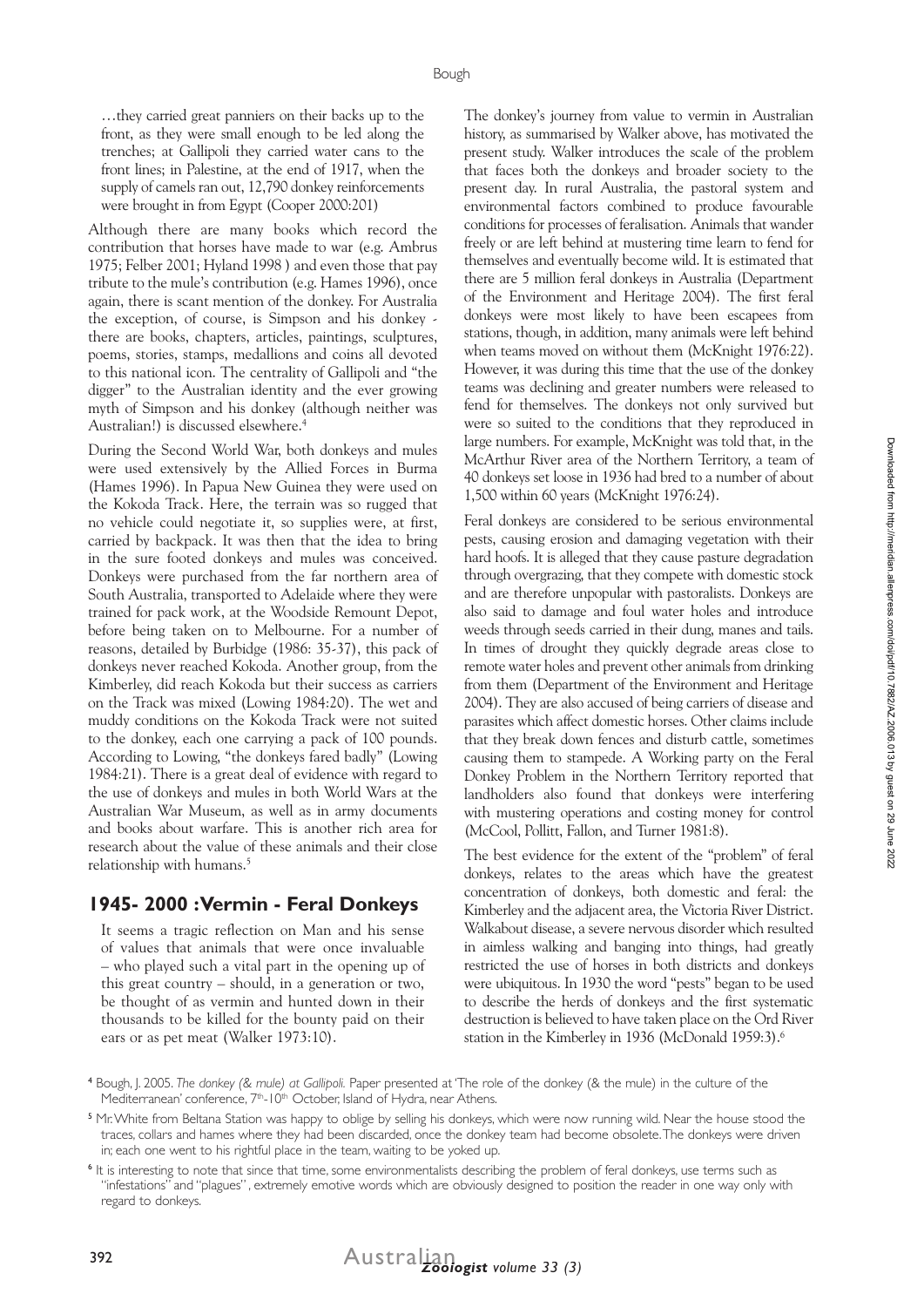The Second World War disrupted the routine of station life and it was not until after it had ended that the extent of the feral donkey situation was fully realized (McKnight 1976:24). In the Kimberley in 1949 the donkey was first declared vermin, empowering the Agricultural Protection Board of Western Australia to carry out surveys to establish their number and range and to start eradication programs (Department of Environment and Heritage 2004). Many station owners employed shooters to try to control numbers. During five months in 1955 one shooter killed 1,200 donkeys (Terry 1963:15). By1957 the population was estimated at 100,000 in the Kimberley. McKnight (1976:24) reported that shooting, trapping and poisoning were all tried and that "systematic shooting drives were the most efficient means of rapid and inexpensive destruction". He went on to report that, despite the fact that "tremendous numbers of donkeys" had been killed, in the early 1960s, feral donkeys were still talked of "in plague numbers" and that in the great slaughter undertaken in 1964-5, it was estimated that 40,000 donkeys were killed in the region, resulting in the feral population being reduced by half (McKnight 1976: 25). However, surveys would suggest that the donkeys survived these early large scale eradication programs in both the Kimberley and the Victoria River District and, indeed, continued to thrive. Terry (1963:15) reported that "Ord river station recently estimated that 10,000 donkeys were running wild in its territory". In 1964 the Western Australian government estimated that at least 100,000 roamed the eastern half of the Kimberley. In 1988, it was reported that large herds often outnumbered cattle on some stations in the Kimberley region, which carried 5000 cattle and 10,000 donkeys. From 1978-88, 164,000 were shot in the area (Vanderbeld 1988).

Although other methods, such as poisoning and trapping are sometimes resorted to, the remoteness and difficult terrain makes shooting from helicopters the most effective and practical method in the campaign to eradicate the donkey. Modern tracking technology, such as solar powered devices, is also used in the campaign to eradicate donkeys. The Judas program7 , which began in the southern Kimberley in 1994, involves several jennies being fitted with tracking device collars. These individuals then lead the shooters to the herds. A Department of Agriculture spokesman, AGWEST's Andrew Johnson explained, "Other donkeys found with the Judas donkey are then humanely culled, leaving the Judas donkey to locate and pinpoint other donkeys in the area" (Anonymous 1999). Some claim that this method has been responsible for reducing the population of feral donkeys and horses by over half a million since the 1970s. According to Johnson, the fitting of over 270 radio collars across the southern Kimberley, has meant that "we are more than half way mark for the project" (Anonymous 1999).

The Victoria River District of the Northern Territory is the other major area where donkeys were used extensively and allowed to run wild, and their story is very similar to those of the Kimberley. Control by contract shooting was begun in earnest in the 1950s, at which time it was estimated that there were some 150,000 donkeys in the district (Letts 1964: 67). No detailed records were kept of the number of animals destroyed but on the largest station Victoria River Downs, at least 30,000 were reported shot. Lewis provides insight into the way feral donkeys were dealt with in this area through his personal communications with the people involved in the culling. His photographs supply a graphic record of shot and dying donkeys (Lewis 2002:83). From 1981-84, Freeland and Choquenot reported that 83,000 donkeys were killed in the Victoria River District. However, as there was no follow up, numbers quickly returned to previous levels: "research conducted between 1986 and 1988 demonstrated that the donkey populations grow rapidly following control" (Freeland and Choquenot 1990:589). Symanski (1996:578) claimed that "a donkey population can recover from a 60 percent drop in numbers in just two or three years". The Judas program was introduced into parts of the Victoria River District in 2000 but it is too early to measure the effect. "In 2001 there were still an estimated 103,000 donkeys in the district" (Lewis 2002:85).

It is commonly assumed by European pastoralists and conservationists that feral animals should be controlled or eradicated. However, McKnight (1976:28) has argued that "only very limited studies have been made of the overgrazing issue, and these have usually exonerated the donkeys". A Senate Select Committee inquiry concluded that much more research was required. Similarly, according to the Northern Territory Government, "although the impact of feral animals is widely accepted, relatively few detailed or rigorous studies have been conducted" (Anonymous 1991a). It may be that to lay the blame on wild donkeys for so much land degradation is not entirely fair. For example, Symanski (1996:576) maintained, while discussing environmental mismanagement in Australia's far north, that "despite serious overgrazing and the loss of thousands of cattle in some years, stock numbers continued to rise" when numbers should have been reduced to "diminish grazing pressure on the land". However, he also blamed the lack of a properly organised campaign for the extermination of the feral donkeys for the ongoing problems in the area.

My research indicates that reported numbers of feral donkeys are contradictory, as is the evidence for the extent to which the donkeys are to blame for the degradation of the land. Shooting large animals from helicopters remains a contentious issue amongst some animal welfare groups as it is considered cruel and inhumane. Once an animal is labelled vermin, it is excluded from the protective laws and considerations that apply to other animals. The Feral Animal Search Conference (Canberra 1991), recommended that all methods of culling be assessed by an ethical review panel "..and if found to be unacceptable, would be prohibited under Prevention of Cruelty legislation" (Anonymous 1991b). In September 2005 a National Animal Welfare Strategy was launched by the Commonwealth government which may potentially deal with this issue.<sup>8</sup>

<sup>7</sup> The project is 20% funded by the pastoral industry and the majority of funding by the Agricultural Protection Board.

<sup>&</sup>lt;sup>8</sup> It is relevant to note that legislation relating to animal protection and culling practices is a state matter where the Commonwealth government would only ever provide guidelines.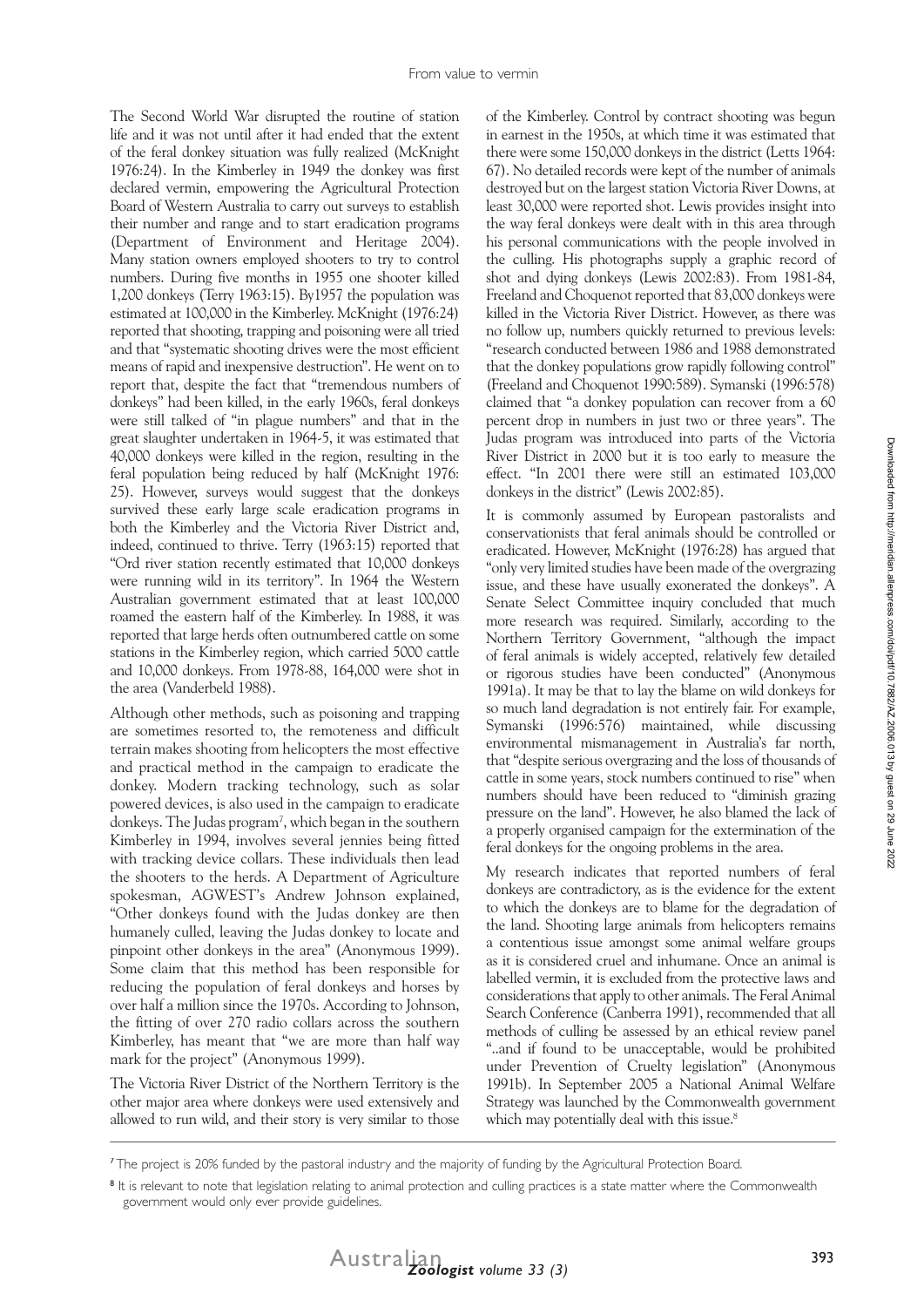There is a larger question regarding the historical evolution of attitudes towards the donkey and the willingness of governments and individuals to now classify and categorize these animals as vermin. The different attitudes to feral donkeys among Indigenous peoples of Australia is a case in point.<sup>9</sup> In general, Aboriginal people are far more accepting of an animal species that has proved its worth and lived for generations on the land. It is a European derived notion that there is somehow an environmental and biological "purity" to which we can return through the eradication of feral animals and the endorsement of only "native" species to inhabit dedicated conservation areas. Contrary to this kind of conservation ethic, Tim Low has argued that the Australian land and ecology is now hybrid and there is no going back (Low 2003). Of the numerous introduced species in Australia, those that are labeled pests, or even worse, vermin, are frequently those that dare to compete with humans - and their economic or aesthetic interests.

#### **Conclusions**

From this preliminary research, my first impressions of the lack of information about donkeys in the official history books of Australia are supported. One possible explanation is that many of the early historians of colonization and settlement were based in the eastern states and therefore overlooked the importance of the donkey to the other Australian states. I am sure a major

#### **References**

**Anonymous.** *It's a dog's life: Animals in the public service*. Retrieved **15 May**, **2005**: from http://www.naa.gov.au/ exhibitions/dogs\_life/dogs\_life.html.

**Anonymous. 1892-1901.** *Historical records of New South Wales: Volume I: Part 2*. Government Printer, Sydney.

**Anonymous. 1914-1925.** *Historical records of Australia: Series I: Governors' despatches to and from England, volume 1 1788-1796*. Library Committee of the Commonwealth Parliament, Sydney.

**Anonymous. 1915.** *Gallipoli, Turkey:1915: "Simpson & the donk"*. Retrieved **31 January**, **2005**: from http://cas.awm.gov.au/ pls/PRD/.

**Anonymous. 1991.** *Culling of large feral animals in the Northern Territory: Report by the Senate Committee on animal welfare*. AGPS, Canberra.

**Anonymous. 1998.** *Donkey home page*. Retrieved **21 November, 2004:** from http://www.imh.org/imh/bw/donkey.html

**Anonymous. 1991b.** *Report of the feral animal search conference*. Canberra.

**Anonymous. 1997.** *RSPCA Purple Cross and certificate of award to Simpson's donkey 'Murphy'*. Retrieved **31 January**, **2005**: from http://cas.awm.gov.au/pls/PRD/.

**Anonymous. 1999.** *Kimberley collars judas donkeys*. Retrieved **25 March**, **2005**: from http://savanna.ntu.edu.au/publications/ savanna\_links9/judas\_donkeys.html.

**Anonymous. 2004.** Dogs, donkeys and dung. *Memento: News from the National Archives,* **25**: 10.

reason for this lack of scholarly attention will prove to be the lowly status accorded to the donkey at the time of British settlement, however, the question remains as to how and why such attitudes about the animal have prevailed in the academy and beyond. There is obviously a good deal of anecdotal and pictorial evidence to support my thesis that donkeys did indeed play an important role in the opening up and early economic history of the colonies, especially in Western Australia, South Australia and Queensland. The important and unique role that donkeys played had a great deal to do with their particular qualities, both physiological and in terms of their temperament. Their hardiness and adaptability meant that they could survive where other draught animals could not. We learn from those who worked closely with them of their gentle natures, the ease with which they could be trained, the willingness and tenacity with which they worked. However, the very qualities that made donkeys so suited to Australia, its harsh landscapes and hardy pioneers, are the ones that have led to their success in the feral state and, therefore, to their ultimate death penalty. The history of the donkey in Australia parallels more general shifts in attitudes towards the Australian landscape. Where initially the animals were perceived to be worthwhile for the contribution they could make to the creation of a 'productive' landscape, in more recent times the increasing value of conservation and regeneration of a 'pure' biota has prompted an equally utilitarian attitude in support of the destruction of these same animals.

**Anonymous. 1965.** *A history of the Beltana Pastoral Company Ltd.* Adelaide

**ABC Science Online. 2004.** *Donkeys once heehawed out of Africa*. Retrieved **15 May**, **2005**: from http://www.abc.net.au/ science/news/stories/s1134709.htm.

**Agriculture Western Australia.** *Farmnote 121/2000: Feral Donkey [Western Australia]*.

**Allen, G. 1988.** Standing on guard: Farmers use donkeys to protect their sheep. *Macleans* **101**: 8.

**Aluja, A.S. and Lopez, F. 1991.** Donkeys in Mexico. Pp. 1-7 in *Donkeys in Mexico*, edited by D. Fielding and R.A. Pearson. University of Edinburgh, Edinburgh.

**Ambrus, V.G. 1975.** *Horses in battle London*. Oxford University Press, London.

**Animal Liberation.** *Feral animals in Australia: Introduction*. Retrieved **4 April**, **2005**: from http://www.animalliberation.or g.au/feralint.html.

**Bakkoury, M. and Belemlih, A. 1991.** Some aspects of the use of equines in an urban area in Morocco. Pp. 26-27 in *Some aspects of the use of equines in an urban area in Morocco*, edited by D. Fielding and R.A. Pearson. University of Edinburgh, Edinburgh.

**Ballantine, D. 1976.** *The horse in Australia*. Macmillan, Melbourne.

**Barker, H.M. 1964.** *Camels and the outback*. Hesperian Press, Western Australia.

9 See forthcoming publication by Bough, J 2006*. Reconsidering the feral donkey: preliminary historical perspectives on European and Aboriginal attitudes to asses,* in press.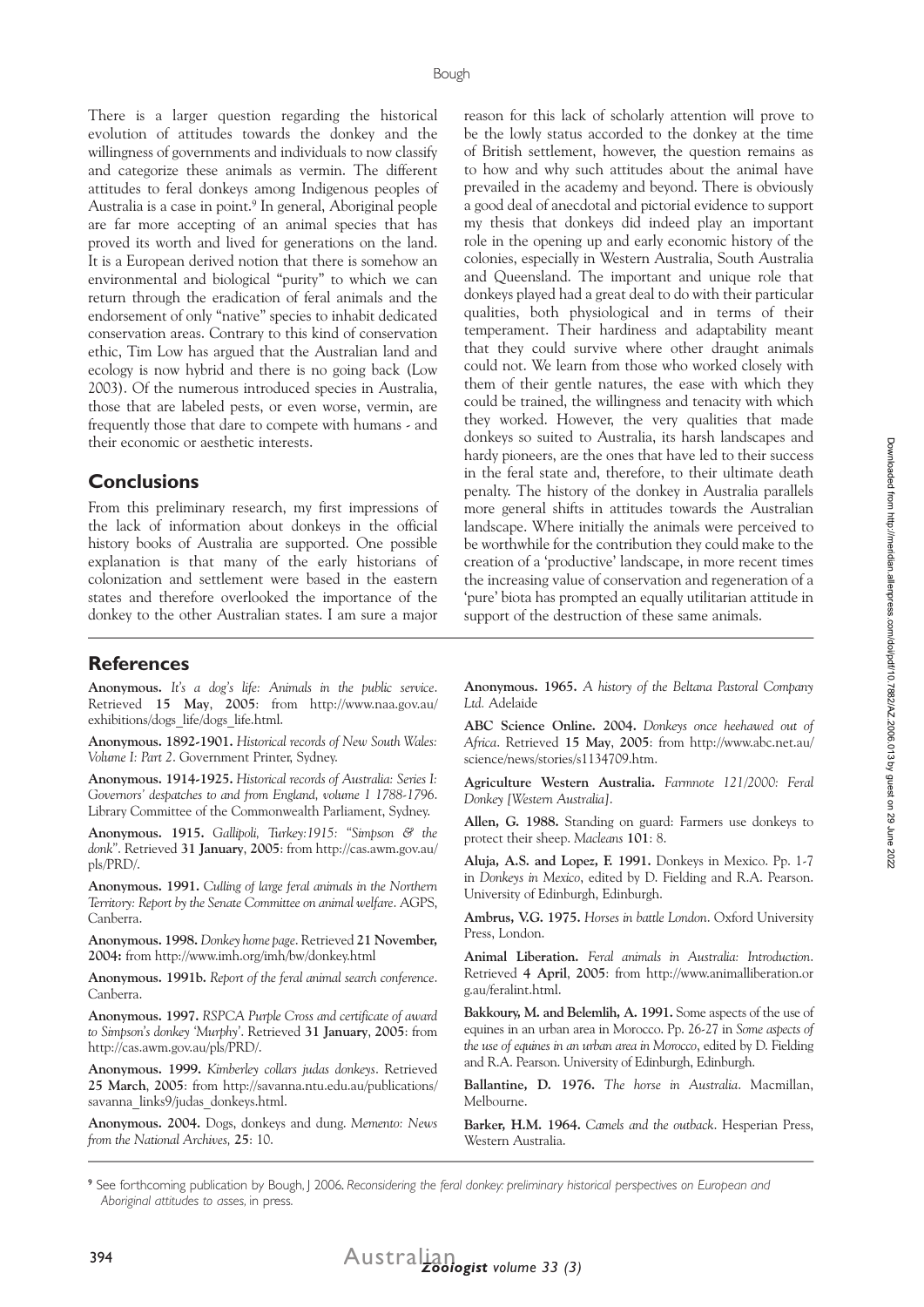**Bauman, B. 2003.** *Australia plans war memorial for animals, bulletin board message posted 6 May 2003. Available from http:// lists.envirolink.org/pipermail/far-discussion/2003-May/000000.html*.

**Blainey, G.N. 1966.** *The tyranny of distance*. Macmillan, Melbourne.

**Blakeway, S. 1994.** *The welfare of donkeys: Written as part of a dissertation for a Master of Science in Applied Animal Behaviour and Welfare*. Retrieved **21 November**, **2004**: from http:// www.vetwork.org.uk/donkey.htm.

**Borwick, R. 1981.** *The book of the donkey*. Pelham, London.

**Burbidge, K. 1986.** *The donkey drivers*. Falcon Print, South Australia.

**Choquenot, D. 1990.** Rate of increase for populations of feral donkeys in Northern Australia. *Journal of Mammalogy* **71**: 151- 155.

**Clutton-Brock, J. 1992.** *Horse power: A history of the horse and the donkey in human societies*. Harvard University Press, Cambridge, MA.

**Cochrane, P. 1992.** *Simpson and the donkey: The making of a legend*. Melbourne University Press, Australia.

**Collins, D. 1846.** *An account of the English Colony in New South Wales*. Whitcombe & Tombs, Christchurch.

**Compton, K.C. 2003.** Marvelous mules, delightful donkeys. *Mother Earth News,* **Dec 2002/Jan 2003**: 44-46, 48-49.

**Cooper, J. 2000.** *Animals in war*. Corgi Books, London.

**CRC, T.S.** *Donkeys, horses and cattle*. Retrieved **9 October**, **2004**: from http://savanna.ntu.edu.au/information/ar/donkeys\_ horses cattle.html.

**Department of the Environment and Heritage. 2004.** *Feral horse (equus caballus) and feral donkey (equus asinus)*. Natural Heritage Trust, Canberra.

**Emmett, P. 2003.** *The Australian teamster donkey*. Retrieved **15 May**, **2005**: from http://www.rarebreeds.co.nz/australiana.

**Essin, E.M. 1994.** Army mules in World War Two: The last Hurrah? *The Brayer: The Magazine of the American Donkey and Mule Society,* **Winter**: 14(14).

**Felber, B. 2001.** *The Horse in War.* Chelsea House Publishers, London.

**Flinders Ranges Research.** *Beltana Station*. Retrieved **15 May**, **2005**: from http://www.southaustralianhistory.com.au/ beltanast.htm.

**Forrest, K. 1996.** *The challenge and the chance: The colonisation and settlement of North West Australia 1861- 1914*. Hesperian Press, Western Australia.

**Freeland, W.J. and Choquenot, D. 1990.** Determinants of herbivore carrying capacity: Plants, nutrients and *Equus asinus* in Northern Australia. *Ecology,* **71**: 589-597.

**Graham, A., Rankin, S., McConnell, M. and Begg, R. 1982.** *An aerial survey of feral donkeys in the Victoria River District*. Parks & Wildlife Unit, Conservation Commission of the Northern Territory, Darwin.

**Hames, H.L. 1996.** *The mules last bray: World War 11 and US Forest Service reminisces*. Pictorial Histories, Missoula, Montana.

**Hecht, J. 2004.** The original people carrier designed in Africa. *New Scientist,* **182**: 14.

**Hill, E. 1943.** Jack's enlisted. *Walkabout,* **4**: 11-12.

**Hills, A.M. 1993.** The motivational bases of attitudes towards animals. *Society and Animals,* **1**: 111-128.

**Hoy, A. 2000.** Remains of the bray. *The Bulletin with Newsweek,*  **118**: 46.

**Hunt Australia Safaris.** *Cull Hunting: Advanced Practical Shooting School*. Retrieved **25 March**, **2005**: from http:// www.huntaust.com.au/game/culhunting.html.

**Hyalnd, A. 1998.** *The Warhorse*. Sutton, Stroud.

**Inglis, B. 1988.** Transport. Pp. 432-524 in *Transport*, edited by Australian Academy of Technological Sciences and Engineering. Australian Science and Technology Heritage Centre, Melbourne.

**International Museum of the Horse. 1998.** *Donkey home page*. Retrieved **15 May**, **2005**: from http://www.imh.org/imh/bw/ donkey.html.

**Kelso, J.** *William Wright Bampton/Edwin Albert Ludgrove, bulletin board message posted 21 October 2002. Available from http: //archiver.rootsweb.com/th/read/INDIA/2002-10/1035188914*.

**Kennedy, M.J. 1992.** *Hauling the loads: A history of Australia's working horses and bullocks*. Melbourne University Press, Melbourne.

**Kramer, J.J. 1982.** *Animal heroes: Military mascots & pets*. Secker & Warburg, London.

**Lamond, H.G. 1961.** Pests. *The Pastoral Review and Grazier's record,* **71**: 484.

**Letts, G.A. 1964.** Feral animals in the Northern Territory. *Australian Veterinary Journal,* **40**: 84-88.

**Lewis, D. 2001.** *Slower than the Eye can See: Environmental change in northern Australia's cattle lands – a case study from the Victoria River District, Northern Territory.* Tropical Savannas CRC, Darwin

**Long, J.L. 1988.** *Introduced birds and mammals in Western Australia*. Agriculture Protection Board of Western Australia, Forrestfield, WA.

**Long, J. 2003.** *Introduced mammals of the world: Their history, distribution and influence*. CSIRO, Victoria.

**Low, T. 1999.** *Feral Future: The untold story of Australia's exotic invaders*. Penguin, Australia.

**Low, T. 2003.** *The New Nature: Winners and Losers in Wild Australia.* Penguin, Australia.

**Lowing, H. 1984.** Donkeys at war. *Donkey Digest,* 3: 20-21.

**McCool, C., Pollitt, C., Fallon, G.R. and Turner, A. 1981.**  Studies of feral donkeys in the Victoria River-Kimberleys area. *Australian Veterinary Journal,* 57: 444-449.

**McCool, C., Radunz, B., Fox, B., Stephens, D., Walsh, B., Watts, C. and Hill, B. 1981.** *The feral donkey in the Northern Territory: Report to the Feral Animals Committee*.

**McDonald, P.J. 1959.** The donkeys are doomed. *Journal of Agriculture of Western Australia,* 8: 2.

**McDonald, R. 1991.** *Winning the Gascoyne*. Hesperian Press, Western Australia.

**McKnight, T.L. 1969.** *The camel in Australia*. Melbourne University Press, Melbourne.

**Mitchell, J. 1982.** *Vertebrate pests of Queensland*. Stock Routes & Rural Lands Protection Board, Brisbane, Qld.

**North Australia Observer Unit.** *Military articles and anecdotes: 21st North Australia Observer Unit: World War Two*. Retrieved 4 February, 2005: from http://www.lighthorse.org.au/military/ north.htm.

**Porter, D. 1988.** The feral peril*. Good Weekend: Sydney Morning Herald*. Jan 3rd: 12-16.

Downloaded from http://meridian.allenpress.com/doi/pdf/10.7882/AZ.2006.013 by guest on 29 June 2022 Downloaded from http://meridian.allenpress.com/doi/pdf/10.7882/AZ.2006.013 by guest on 29 June 2022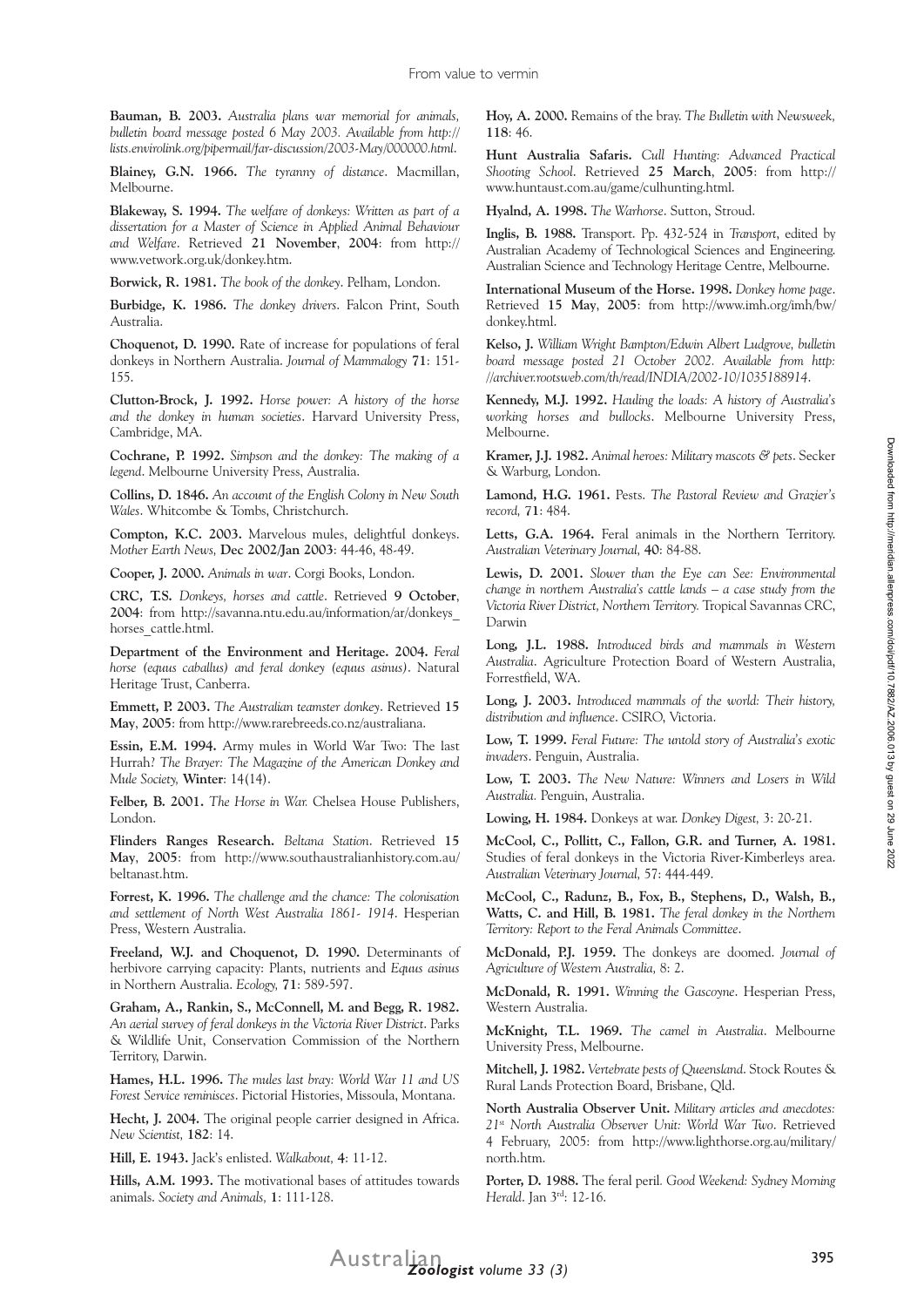**Roberts, S.H. 1968.** *History of Australian land settlement 1788- 1920*. Macmillan, Melbourne.

**Rolls, E. 1969.** *They all ran wild*. Angus & Robertson, Sydney.

**Ruhen, O. 1980.** *Bullock teams: The building of a nation*. Cassell, Sydney.

**Shannon, S.** *Letter to Dr Elisabeth Svendsen, 18 May 1999*.

**Stannard, B.T. 1981.** The great donkey shoot*. Bulletin (Sydney)*. Oct 27<sup>th</sup>: 36, 41.

**Strom, J. 1990.** Guard donkeys. *Whole Earth News,* 67: 40(42).

**Svendsen, E. 1986.** *The professional handbook of the donkey*. Whittet Books, London.

**Svendsen, E. 1988.** *A passion for donkeys*. Whittet Books, London.

**Symanski, R. 1996.** Environmental mismanagement in Australia's far north. *Geographical Review,* 86: 573(515).

**Terry, M. 1963.** Exotic pests? We've got the lot. *People,* 14: 12-15.

**Travis, L. 1990.** *The mule*. J.A. Allen, London.

**Vanderbeld, J. 1988.** *Nature of Australia: A Portrait of the Island Continent*. Facts on File, New York.

**Wadham, S.M. 1967.** *Australian farming 1788-1965*. F.W. Cheshire, Melbourne.

**Walker, A. 1973.** *Australian donkeys*. Humphrey & Formula Press, Victoria.

**Walker, A. 1979.** *Donkeys, ponies and mules*. Broomtail Publications, Long Gully, Victoria.

**Walker, A. 1983.** *A joy of wild asses*. Broomtail Publications, Long Gully, Victoria.

**Wellard. 1986.** Bushlore. *Newsletter of the Donkey Society of South Australia,* December.

**Wilson, G., Dexter, N., O'Brian, P. and Bomford, M. 1992.**  *Pest Animals in Australia. A Survey of Introduced Wild Animals.* Kangaroo Press, Kenthurst, New South Wales.

**Zekulich, M. 1995.** Northern Exposure. *The West Australian 'Earth 2000 Section'* 9 October, pp. 4-5.



Figure 1. Beer for the Miners, arriving by Donkey Team, Kalgoorlie, 1895?. Courtesy Battye Library, 1884B/31.



Figure 2. Donkey Team carrying produce, 1895. Courtesy Battye Library, BA1147/5

Downloaded from http://meridian.allenpress.com/doi/pdf/10.7882/AZ.2006.013 by guest on 29 June 2022



Figure 3. Donkey Team at Derby, 1939.Courtesy Battye Library, BA1322/3